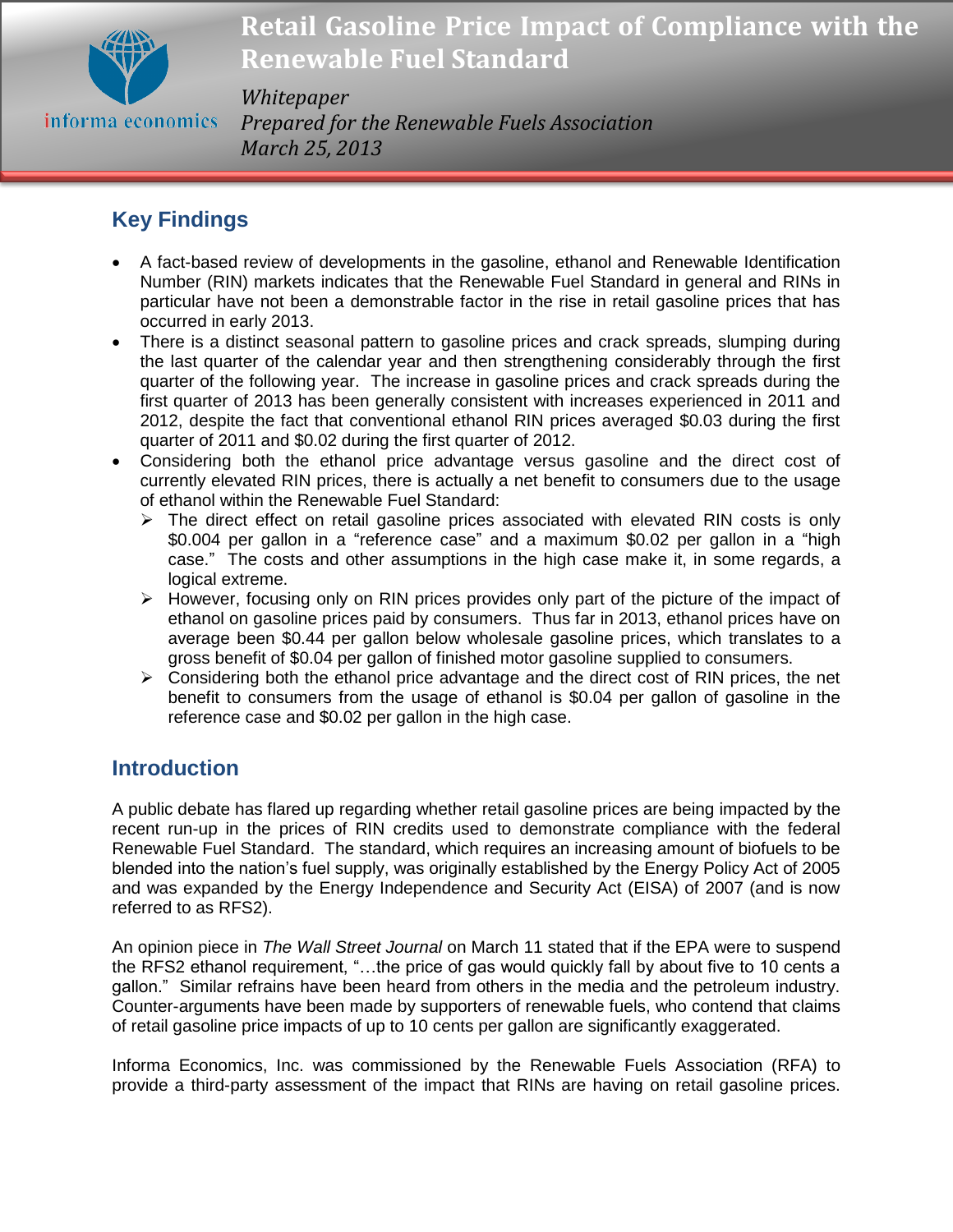The objective of this whitepaper is to examine the data and provide fact-based insights on this issue. Informa's analysis and the contents of this paper were developed independently.

### **Overview of the 2013 Situation**

The 2012 drought resulted in a small crop and record-high prices for corn, the main feedstock for ethanol production in the U.S. Market prices for ethanol have not been sufficient to allow producers to offset higher production costs and maintain significantly positive margins on a sustained basis, and ethanol facilities have been idled. As a result, Informa projects that U.S. ethanol production will fall by nearly 550 million gallons in 2013, to a level of 12.8 billion gallons.

Grain-based ethanol consumption also is expected to be subdued at 12.5 bil. gal. in 2013, due to reduced production and the presence of the so-called blend wall, which reflects the historical constraint of the ethanol content in gasoline to 10%, except for gasoline used in flex-fuel vehicles. The Environmental Protection Agency (EPA) has issued waivers allowing blends of up to 15% (E15) in model year 2001 and newer light-duty vehicles, but sales of E15 are expected to remain small in 2013.

This level of consumption is well short of the effective RFS2 allocation to corn-based ethanol of 13.8 bil. gal. However, despite this shortfall, the blending of ethanol has not been maximized thus far in 2013. Whereas 95% of the gasoline supplied to the U.S. market in 2012 contained ethanol (reaching as high as 98.6% on a weekly basis), in January and February 2013 this share averaged only 93%, indicating that usage actually pulled back from the blend wall. As a result, the parties that are obligated to comply with RFS2 (mainly refiners and importers) will have to draw down their inventories by 1.3 billion RINs in 2013, relative to the 2.1 billion RINs estimated to have been carried over from 2012.

A substantial majority of RINs are obtained by obligated parties directly through ethanol purchases/blending or indirectly via contractual relationships with independent blenders. However, given the sizable draw-down in RINs expected in 2013, the market is anticipating that some obligated parties that do not have sufficient RINs banked or an extensive blending network will have to acquire RINs on the open market. On the other hand, obligated parties with excess RINs and especially independent blenders that are not obligated parties now have substantial market power.

As a result, RIN prices have increased in 2013 to levels that are multiples of any prices experienced previously. As reported by the Oil Price Information Service (OPIS), between January 2 and March 22, the average daily price for conventional ethanol RINs generated in 2013 was \$0.37, reaching a daily high of \$1.06 on March 11. By comparison, the average price for 2012 was \$0.03. (One RIN represents one gallon of ethanol.<sup>1</sup>)

## **Fuel Market Analysis**

There is a distinct seasonal pattern to gasoline prices and crack spreads (i.e., the margins refiners earn by processing crude oil into gasoline) – a pattern that has direct implications for the current debate about the impact of RIN prices on retail gasoline prices. **Gasoline prices** 

 1 This analysis focuses on conventional corn-based ethanol RINs, referred to as D6 RINs due to the "Dcode" embedded in the 38 digits that comprise a RIN.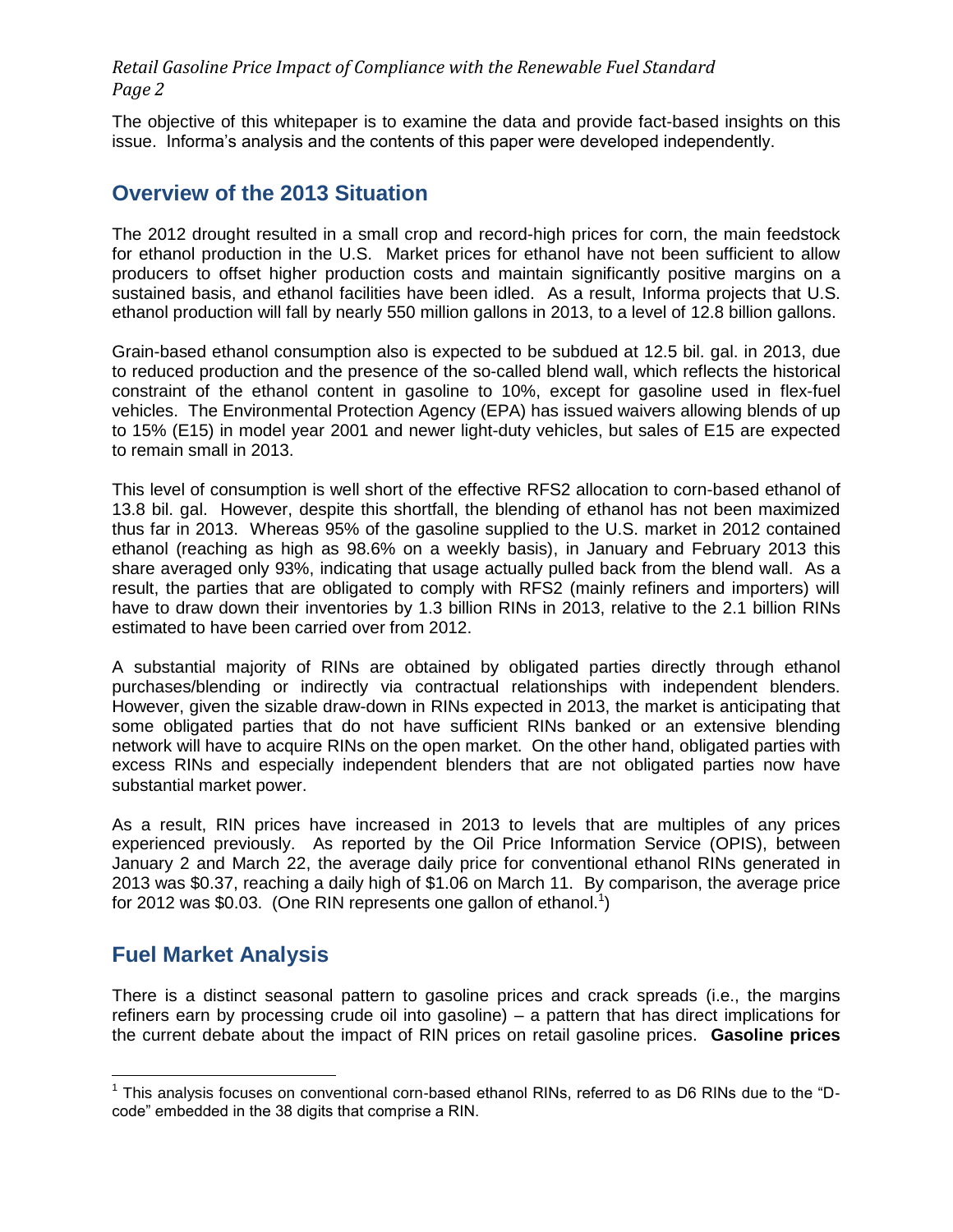**and crack spreads slump during the last quarter of the calendar year, particularly November and December, and then strengthen considerably through the first quarter of the year and remain strong through the summertime driving season.** This pattern is reflected in [Exhibit 1,](#page-2-0) which shows gasoline crack spreads since the start of 2011, a period encompassing the recovery of the economy and petroleum prices from the Great Recession that began in December 2007.

<span id="page-2-0"></span>

#### **Exhibit 1: Gasoline Crack Spreads for Chicago, New York and the Gulf Coast**

*Sources: OPIS (Gasoline Prices), DOE-EIA (Crude Oil Prices), Informa Economics (Calculations) Notes: RBOB is a standard grade of unleaded gasoline for ethanol blending in areas where reformulated gasoline is sold. Gulf Coast and Chicago crack spreads are based on prices of West Texas Intermediate (WTI) crude oil at Cushing, Oklahoma, the reference grade and pricing point for U.S.-produced crude oil. However, refiners on the East Coast have less access to increasing production of crude oil from U.S. shale formations; accordingly, the New York crack spread is based on prices of Brent crude oil, which is very highly correlated with the overall U.S. refiner acquisition cost of imported crude oil.*

**The increase in gasoline prices and crack spreads during the first quarter of 2013 has been generally consistent with increases experienced in 2011 and 2012, despite the fact that conventional ethanol RIN prices averaged \$0.03 during the first quarter of 2011 and \$0.02 during the first quarter of 2012. Notably, the RFS2 in general and RIN market conditions in particular were not cited as causal factors behind the gasoline price increases during those years.** Additionally, the absolute levels of crack spreads in early 2013 have been consistent with crack spreads experienced in 2011 and 2012.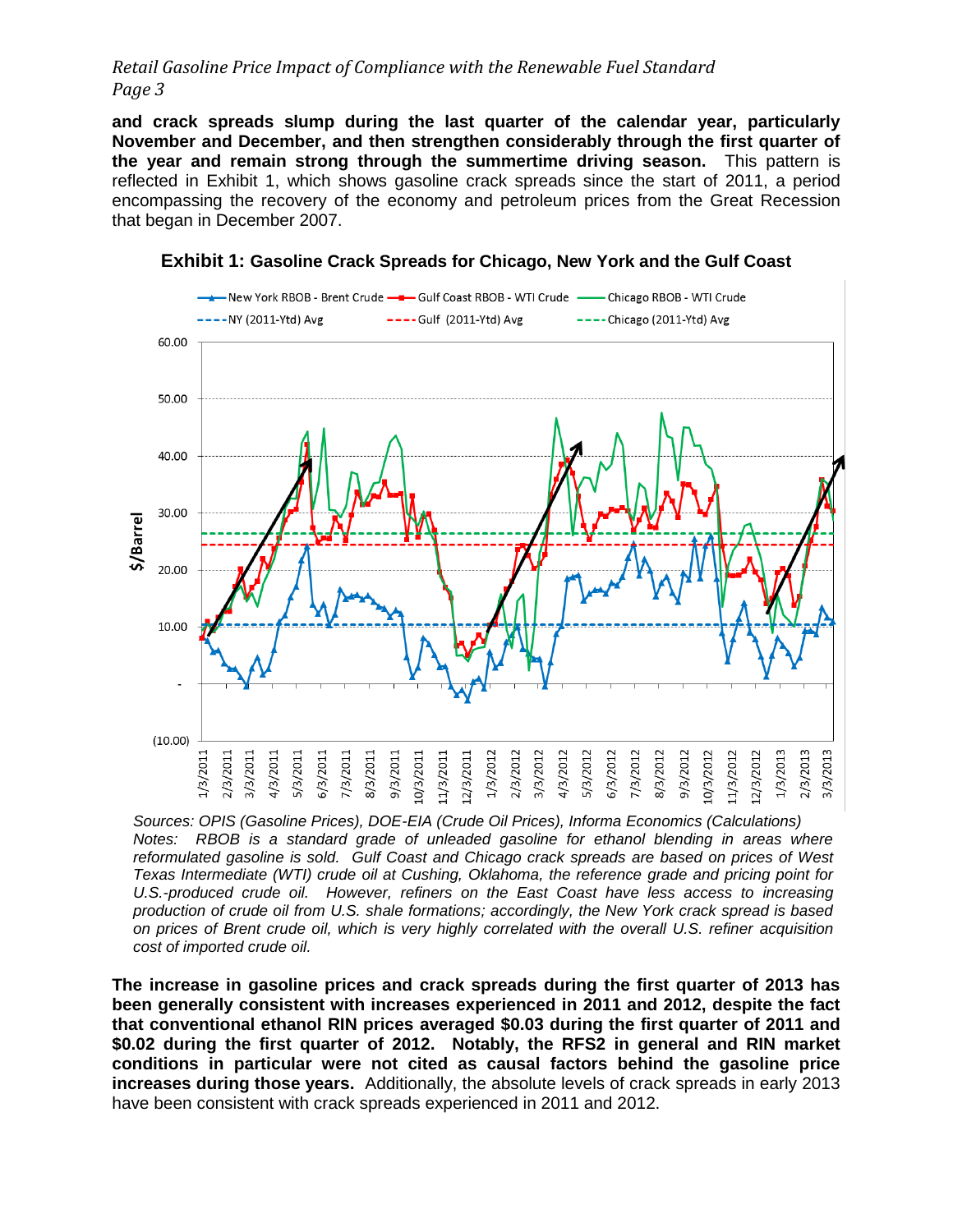While these calculations involve gasoline prices at the wholesale level, spreads between retail and wholesale gasoline prices did not show any uptrend in January and February. In fact, there has been no discernible trend upward or downward in the retail-to-wholesale spread during the period analyzed since the start of 2011. This implies that changes in prices at the retail level have been driven by market dynamics at the wholesale level.

**In fact, the Department of Energy's (DOE) Energy Information Administration (EIA) did not even mention renewable fuels or RINs in an article titled "Gasoline prices have risen since the start of the year" in the February 21 edition of its publication** *This Week in*  Petroleum.<sup>2</sup> It did, however, cite several factors specific to the petroleum market and the refining industry:

- "The average U.S. retail price for regular motor gasoline has risen 45 cents per gallon since the start of the year, reaching \$3.75 per gallon on February 18. Between January 1 and February 19, the price of Brent crude, the waterborne light sweet crude grade that drives the wholesale price of gasoline sold in most U.S. regions, rose about \$6 per barrel, or about 15 cents per gallon. A simple calculation, which modestly understates the role of higher crude prices to the extent that crude price increases during December 2012 were still not fully passed through in retail gasoline prices at the start of 2013, suggests that about two-thirds of the rise in gasoline prices since the start of the year reflects higher gasoline crack margins."
- "... [T]his article focuses on some of the major factors behind the increase in gasoline crack spreads. Among these are: planned and unplanned refinery maintenance; the low starting level for gasoline crack spreads going into 2013; preparation for seasonal fuel specification changes; and developments in global product demand that have affected domestic refinery utilization rates, maintenance needs, and product balances. … Many refineries schedule maintenance early in the year when gasoline demand is seasonally low."
- "The market's reaction to this string of U.S. refinery outages may have been exacerbated by the late-January announcement that Hess Corporation planned to close its 70,000-bbl/d Port Reading refinery at the end of February. … It should also be noted that Gulf Coast crack spreads have been bolstered by the increases in RBOB prices attributable to the switch to summer-grade gasoline. On the West Coast, refinery maintenance has been particularly heavy."

# **Calculated Impact on Retail Gasoline Prices**

In addition to the analysis above, some straightforward calculations can be used to show that the ongoing impact of elevated RIN prices on retail gasoline prices is not as high as cited in some media reports. In addition to the ethanol consumption forecast discussed above, the following are key assumptions to the calculations:

 The year-to-date average daily price of a conventional ethanol RIN has been \$0.37; this is used as the assumed RIN price in a "reference case" calculation of the impact on gasoline prices. The average price for a conventional ethanol RINs from March 1-22 has been \$0.79 – by far a monthly record – and accordingly this is used in a "high case" calculation. It should be noted that prices in the high case are far above any experienced in the history of RIN trading, and that an average daily price above \$0.79 has occurred only four times

 2 http://www.eia.gov/oog/info/twip/twiparch/2013/130221/twipprint.html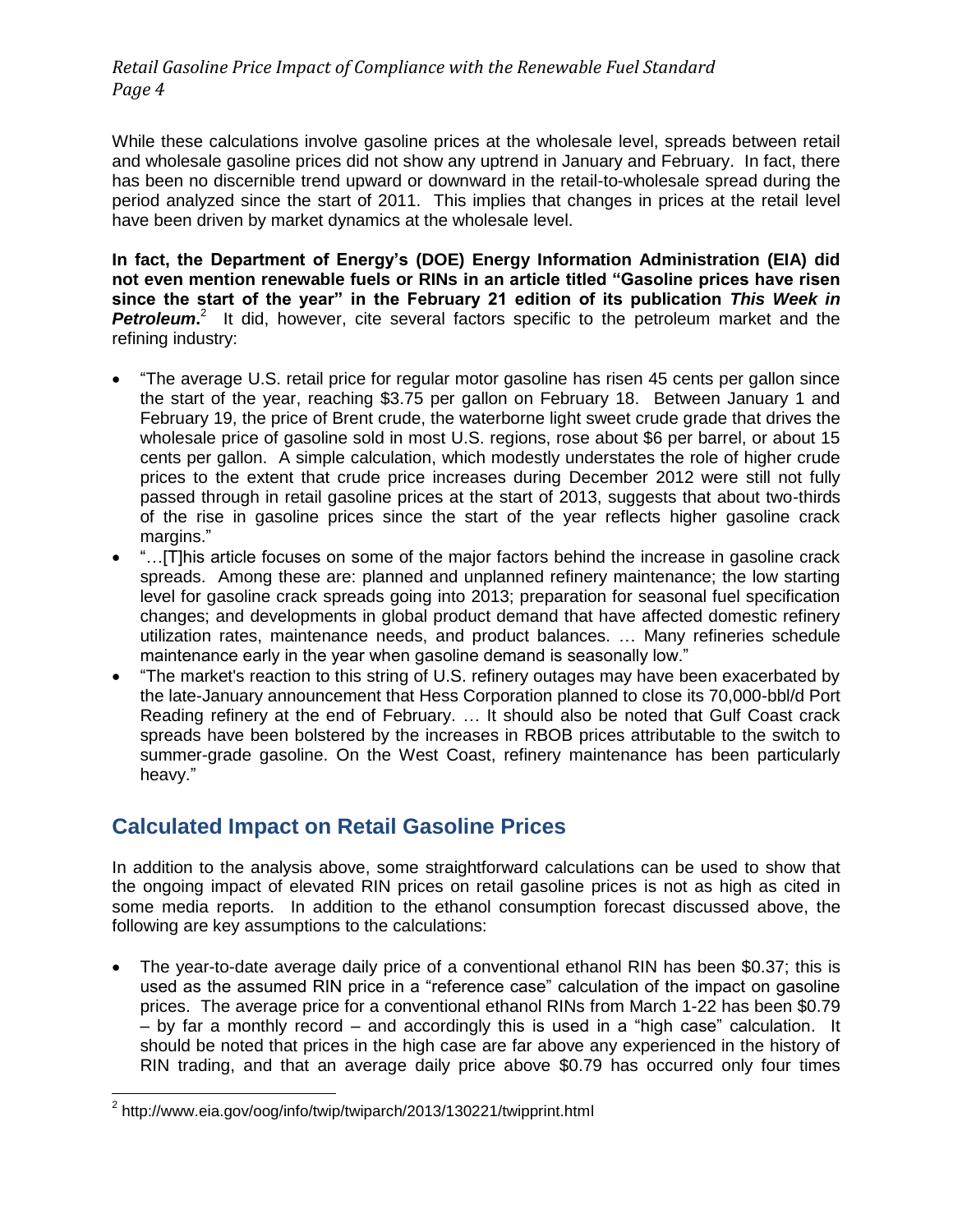during the 14 business days of the month and only once since feverish buying caused prices to spike to their all-time high of \$1.06 on March 11. (The average price on March 22 was \$0.67.)

- Not all of the 13.8 bil. RINs required for RFS2 compliance in 2013 need to be purchased on the open market at elevated prices, which is a key reason why the RIN price impact will be less than claimed in some media reports. A sizable portion of RINs are obtained by obligated parties directly through ethanol purchases/blending or indirectly via contractual relationships with independent blenders. Based on market research and conversations with industry participants, Informa estimates that 70-85% of the RINs attached to ethanol used in the supply chain are directly "separated" or indirectly transferred to obligated parties. Given this situation, it is likely that obligated parties hold a large majority of the excess RIN inventories that existed at the end of 2012 and can be applied to the 2013 obligation (amassed at a time when open-market RIN prices were far lower than in 2013).
- Accordingly, in the high case it is assumed that only 70% of ethanol RINs are "separated" by or otherwise conveyed to obligated parties (the remaining 30% would have to be purchased on the open market) and that only 70% of banked RINs are held by obligated parties, while in the reference case it is assumed that these shares are higher, at 85%. Given that it is likely that by the end of the year obligated parties had amassed an even higher share of the excess RIN inventories that existed at the end of 2012, it is assumed in the high case that obligated parties held 77.5% of the 2012 yearend inventories (the midpoint of 70% and 85%). The premise that only a moderate share of RINs needed for compliance have to be purchased on the open market is supported by statements by representatives of the petroleum industry:
	- $\geq$  In a March 12, 2013 security analyst meeting, Chevron Corporation Executive Vice President of Downstream & Chemicals, Mike Wirth, stated, "Specifically to Chevron's position, … we tend to have more marketing sales and therefore more blending of fuels that we sell than we do refining production. So we're in natural long position on RINs … So we can satisfy our compliance obligation and still have some excess that we can sell into the market."
	- $\triangleright$  Based on communications with the American Fuel and Petrochemical Manufacturers, a March 16 CNBC report stated, "Some companies have a surplus [of RINs]. But those without them have rushed into a market that is thinly traded, driving the spike in prices."<sup>3</sup>
- It is assumed that all of the costs and benefits associated with ethanol usage and RIN purchases are passed along through the supply chain to consumers. While this is assumed, in reality it is likely that a significant share of the costs and benefits are absorbed by participants in the supply chain, lessening the impact on consumers.
- Consumption of finished motor gasoline will be 133.4 billion gallons in 2013, based on the "Short-Term Energy Outlook" published by the Department of Energy's Energy Information Administration.

Based on these assumptions, the direct effect on retail gasoline prices associated with RIN costs would be only \$0.004 per gallon in the reference case and would be a maximum \$0.02 per gallon in the high case. Still assuming full pass-through of costs to consumers but otherwise

 $\overline{a}$ 

<sup>&</sup>lt;sup>3</sup> CNBC, "Ethanol Surplus May Lift Gas Prices." http://www.cnbc.com/id/100560109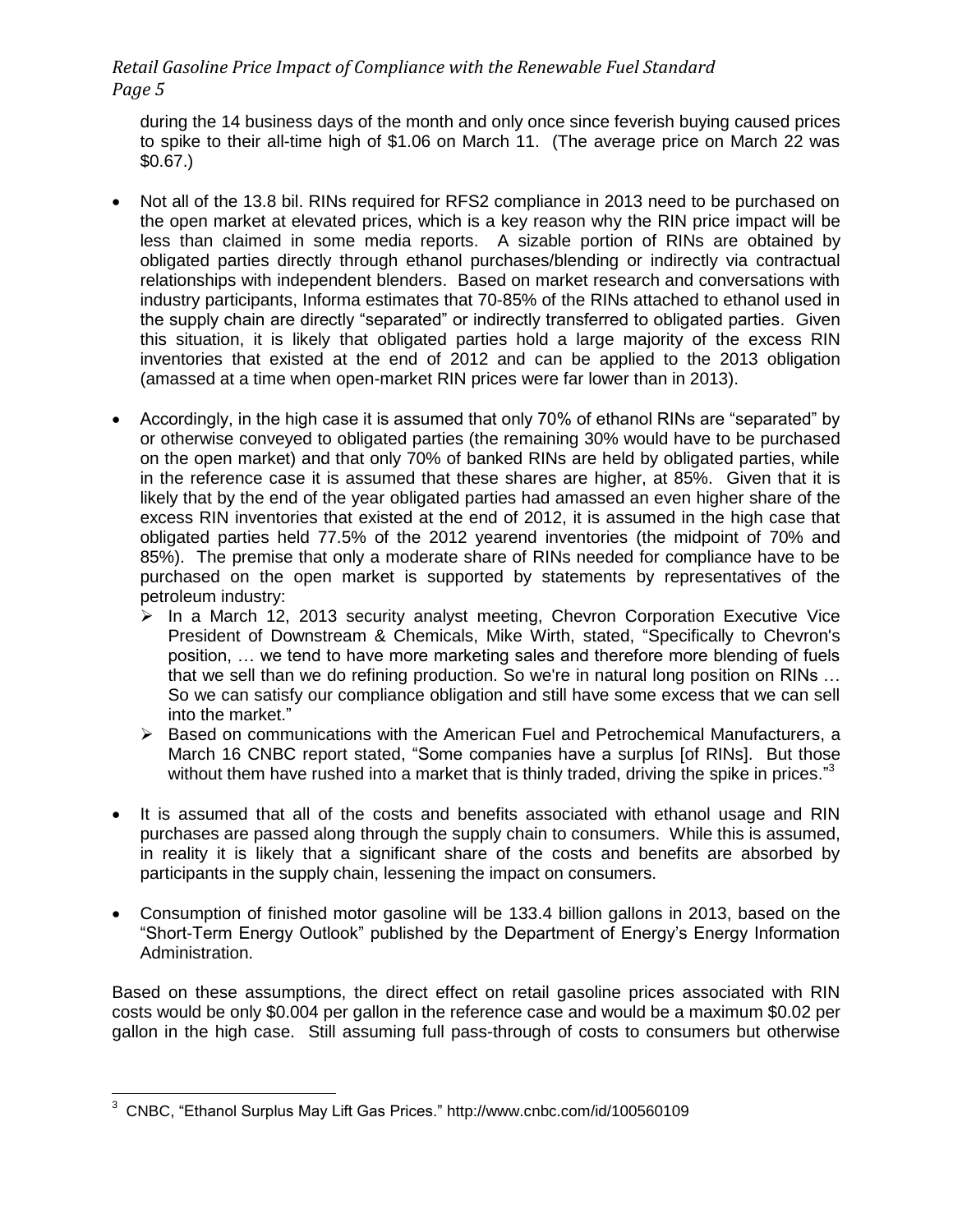varying the assumptions described above would result in direct effects of between \$0.004 and \$0.02 per gallon (see [Exhibit 2\)](#page-5-0).

<span id="page-5-0"></span>

| <b>Cost Associated with Open Market Purchases of RINs</b>                               |                    | <b>High Case</b>  | <b>Reference Case</b> |     |
|-----------------------------------------------------------------------------------------|--------------------|-------------------|-----------------------|-----|
| Est. Conventional Ethanol (D6) RIN Inventory at End of 2012                             | bil.               | 2.1               | 2.1                   |     |
| % Held by Obligated Parties                                                             | %                  | 77.5%             | 85%                   | (a) |
| D6 RIN Inventory Held by Obligated Parties at End of 2012                               | bil.               | 1.6               | 1.8                   |     |
| 2013 Conventional Ethanol Consumption                                                   | bil. gal.          | 12.5              | 12.5                  |     |
| % of 2013 RINs Separated by or Indirectly Controlled by by Obligated Parties            | %                  | 70%               | 85%                   | (a) |
| RINs Controlled Obligated Parties Through 2013 Ethanol Consumption                      | bil.               | 8.8               | 10.6                  |     |
| Total D6 RINs Held or Controlled by Obligated Parties in 2013                           | bil.               | 10.4              | 12.4                  |     |
| 2013 RFS Allocation for Conventional Ethanol                                            | bil. gal.          | 13.8              | 13.8                  |     |
| RINs to Be Purchased on Open Market in 2013 by Obligated Parties                        | bil.               | 3.4               | 1.4                   |     |
| Open Market Price per RIN (High Case Is Record High 3/13 Monthly Avg.)                  | \$/RIN             | \$<br>0.79        | Ŝ.<br>$0.37$ (b)      |     |
| Aggregate Cost of Open Market RIN Purchases by Obligated Parties                        | bil. \$            | \$<br>$(2.72)$ \$ | (0.53)                |     |
| Finished Motor Gasoline Consumption                                                     | bil. gal.          | 133.4             | 133.4                 | (c) |
| Per-Gallon Cost of Open Market RIN Purchases by Obligated Parties                       | \$/gal             | (0.02)            | (0.004)               |     |
| Assumed % of Wholesale Cost or Benefit Passed through to Retail                         | %                  | 100%              | 100%                  |     |
| Per-Gallon Cost Impact on Retail Gasoline Price                                         | $$$ /gal           | (0.02)            | (0.004)               |     |
| <b>Benefit from Usage of Physical Ethanol Versus Gasoline</b>                           |                    |                   |                       |     |
| Year-to-Date Avg. Ethanol Price                                                         | $\frac{1}{2}$ /gal | 2.37              | 2.37                  | (d) |
| Year-to-Date Avg. RBOB Unleaded Gasoline Price                                          | $\frac{1}{2}$ /gal | 2.81              | 2.81                  | (d) |
| Year-to-Date Avg. Ethanol Price Advantage                                               | $\frac{1}{2}$ /gal | 0.44              | 0.44                  |     |
| 2013 Conventional Ethanol Consumption                                                   | bil. gal.          | 12.5              | 12.5                  |     |
| Aggregate Benefit from Usage of Physical Ethanol Versus Gasoline                        | bil. \$            | 5.52<br>\$        | 5.52<br>- \$          |     |
| Finished Motor Gasoline Consumption                                                     | bil. gal.          | 133.4             | 133.4                 | (c) |
| Per-Gallon Benefit from Usage of Physical Ethanol Versus Gasoline                       | \$/gal             | 0.04              | 0.04                  |     |
| Assumed % of Wholesale Cost or Benefit Passed through to Retail                         | %                  | 100%              | 100%                  |     |
| Per-Gallon Retail Gasoline Price Benefit                                                | $$$ /gal           | 0.04              | 0.04                  |     |
| <b>Net Impact on Retail Price of Gasoline</b>                                           |                    |                   |                       |     |
| Aggregate Net Benefit (Cost) Assoc. w/ Ethanol Use = Ethanol Savings - RIN Cost bil. \$ |                    | \$<br>2.80        | Ś.<br>4.99            |     |
| Finished Motor Gasoline Consumption                                                     | bil. gal.          | 133.4             | 133.4                 | (c) |
| Per-Gallon Net Benefit of Ethanol Use                                                   | $\frac{1}{2}$ /gal | 0.02              | 0.04                  |     |
| Assumed % of Wholesale Cost or Benefit Passed through to Retail                         | %                  | 100%              | 100%                  |     |
| Per-Gallon Retail Gasoline Price Benefit (Cost) from Usage of Ethanol                   | $$$ /gal           | 0.02              | 0.04                  |     |

#### **Exhibit 2: Calculated 2013 Ethanol/RIN Impact on Retail Gasoline Prices**

*Source: Informa Economics, except as noted*

*(a) Based on conversations with industry participants, it is estimated that 70%-85% of RINs are obtained by obligated parties directly through ethanol purchases/blending or indirectly via contractual relationships with independent blenders. The share of RIN inventories held by obligated parties is likely higher. (b) Max ytd. daily avg. for a 2013 RIN. Source: OPIS.*

*(c) Department of Energy - Energy Information Administration, "Short-Term Energy Outlook"*

*(d) Ytd. weekly avg. Chicago ethanol spot price and Chicago RBOB unleaded spot price. Source: OPIS.*

However, focusing only on RIN prices provides only part of the picture of the impact of ethanol on gasoline prices paid by consumers. In particular, ethanol prices have usually been substantially below gasoline prices at the wholesale level in recent years. Thus far in 2013, ethanol prices in Chicago have averaged \$2.37 per gallon, while gasoline prices have averaged \$2.81 per gallon in Chicago (wholesale prices in Chicago were utilized since it is the central pricing point for ethanol and since the regulatory conditions for gasoline are not as varied as on the East and West Coasts). This 44 cent-per-gallon discount translates to a gross benefit of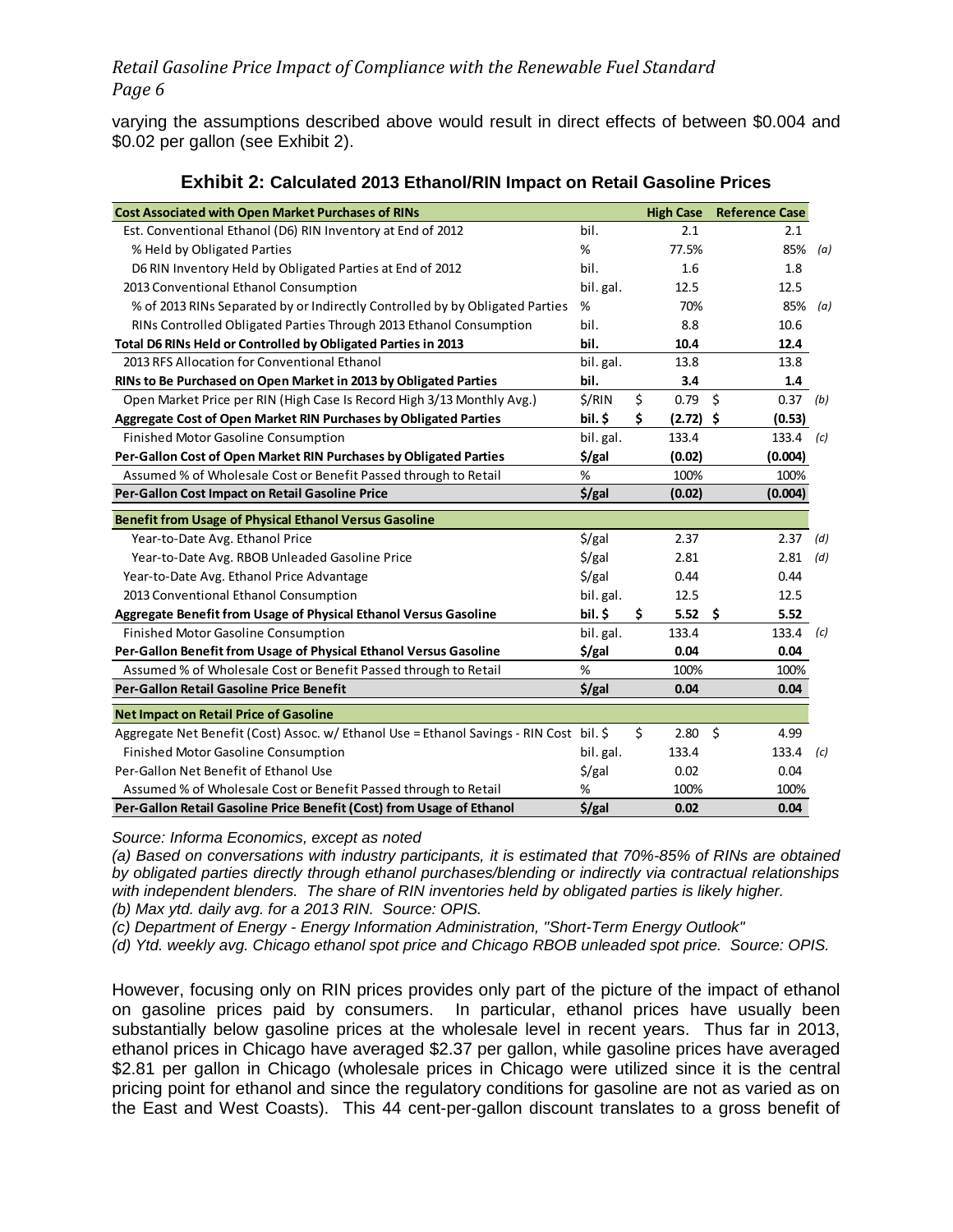\$0.04 per gallon of finished motor gasoline supplied to consumers. This does not take into account either the indirect benefit that ethanol has on gasoline prices by effectively lowering demand for clear gasoline (a benefit especially in past years when refineries were running close to capacity) or the enhanced octane value of ethanol over gasoline, given that ethanol has an octane rating of 113 whereas premium gasoline is 93 octane and regular unleaded gasoline is 87 octane (allowing a higher price to be charged for premium gasoline or a lower-cost suboctane blendstock to be used in producing regular gasoline).

**Considering both the ethanol price advantage and the direct cost of currently elevated RIN prices, there is actually a net benefit to consumers of \$0.04 per gallon in the reference case and \$0.02 per gallon in the high case associated with the usage of ethanol within RFS2.** Still, it should be noted that costs in the high case are in some regards a logical extreme, based on record-high RIN prices, conservative assumptions about the share of RINs that are directly separated or otherwise controlled by obligated parties and the assumption that 100% of costs are passed through to the consumer.

# **A Final Note: Ethanol Prices versus RIN Prices**

The relative prices of ethanol and RINs also might reflect the modest share of RINs not controlled by obligated parties and the associated thin nature of the open market for which record-high RIN prices have recently been reported. The weekly average price of a conventional ethanol RIN generated in 2013 has increased by \$0.76 since the start of the year (see [Exhibit 3\)](#page-7-0). On the other hand, the Chicago spot price of ethanol has increased by a far more modest \$0.19 per gallon; moreover, given that corn prices have increased by \$0.30 per bushel since the start of the year and one bushel of corn yield approximately 2.8 gallons of ethanol, \$0.11 per gallon of the ethanol price move can be "explained" by the increase in production costs.

Each gallon of ethanol for which prices are reported still has a RIN attached, so if the "true" value of a RIN were equivalent to the reported market price in early 2013, it would be expected that this also would be reflected in the ethanol price. However, the price of a gallon of ethanol – the volume of which likely has been far higher than the number of RINs traded – has not increased nearly as much as the reported price of a RIN.

It is recognized that with the effective RFS2 allocation to conventional ethanol in 2013 higher than both the blend wall and the likely volume of production, a separated RIN (i.e., not attached to a physical gallon of ethanol) is worth more than an attached one. However, it is questionable whether the increase in the RIN price should be more than three times the increase in the ethanol price.

# **Conclusion**

**A fact-based review of developments in the gasoline, ethanol and RIN markets indicates that the Renewable Fuel Standard in general and RINs in particular have not been a demonstrable factor in the rise in retail gasoline prices that has occurred in early 2013.**